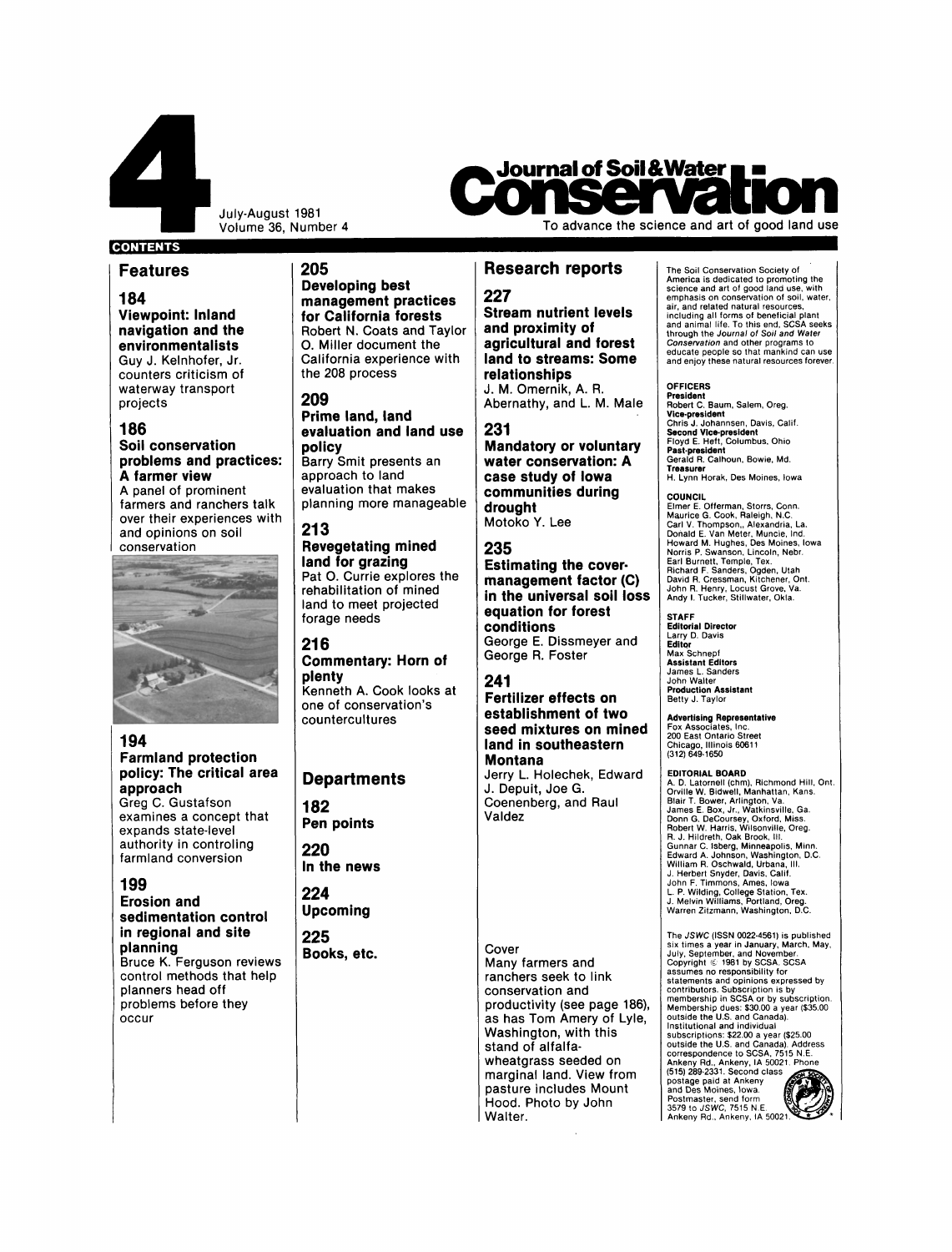

#### **PEN POINTS**

# **A cure for ailing Mother Earth**

It is troubling to me as a layman to read "Soil Erosion Effects on Soil Productivity..." (JSWC, March-April 1981, pp. 82-90). Mother Earth is dying because of "irreversible exponentially increasing erosion," and the doctors in charge prescribe more of the biocide, petrofertilizers, pesticides, and herbicides that destroy the biolife and humus in the soil, subjecting it to erosion-and further monitoring of the patient's deterioration will be documented.

Increasing public concern- Readers Digest articles, "Where Has All Our Soil Gone," and others-will demand answers from the academicians represented by your journal as to who is to be held accountable for the *holocaust in the soil.* 

I offer a different type of study model for the benefit of your readers, contributors, and society in general. Assuming the worst-that agribusiness would complete the destruction-I started with a cadaver-two-tenths of an acre of powdery clay subsoil with rocks and zero organic matter that previously had a sparse, scrubby pine cover and would grow nothing.

Using no pesticides, no petrofertilizers, no herbicides, and no animal manures, in two years I transformed this into 500-bushel-per-acre crop yields and 2 percent organic matter using only the body wastes of two human beings processed into four tons per year of worm castings from our waterless vacuum home waste recycling system.

Instead of losing to erosion six bushels of soil per bushel of produce, **I** add one bushel of worm castings per bushel of yield. I will probably achieve the world's first 1,000-bushel-per-acre crop yield when I get to *5* percent organic matter in a year or two. Invertebrate and microflora attain levels that neutralize pest populations and immunize the soil to erosion.

The Mother Earth is not old and dying. She is young and has been ravished but will respond incredibly when manured as the good Lord intended.

Americans are capable of producing 400 million tons of worm-casting fertilizer with waterless vacuum systems. And this is how we will restore the fertility of Mother Earth, the purity of our food and water chain, and insure the

perpetuation of the species.

Surely someone in the Department of Agriculture must understand that 225 million humans cannot take, take, take from the bosom of Mother Earth and not give. The truths of nature are irrefutable: *Soil fertility must be maintained by the manures of the mobile creatures who take sustenance.* 

The good Lord never intended that we use flush toilets. Are you still using one? It is the seed of your destruction. Jeremy Criss

Sykesville, Maryland

# **Conservation's time has come**

Why is it that we seem so bent on determining the exact extent of soil erosion and the resultant damage to productivity that we are willing to sacrifice our valuable resource while we study the problem over and over? Forty years ago we in this country decided soil erosion was happening at such a rate as to warrant the allocation of one-sixth of the national budget to stop it. For 40 years we have tried to determine how much erosion we have and what harm it is causing. While we were studying, approximately one-half of the topsoil we had has eroded away. If we are going to spend another 40 years before we find the solution, we may be too late to use it.

causes are the result of uncontrolled surface runoff of rain. We have attempted to deal with the problem thru federal and in some instances state programs in the past. Where we have dealt directly with the problem, we have had success. It is in the area where we have attempted to deal with it indirectly that our failures have occurred. When we have attempted to dictate or control cropping sequence, tillage practice, or other management concepts, advances in technology and changing economics have outdated our programs before we have been able to get acceptance of them. Soil erosion and the water pollution it

Since the changes will continue and demands for the products of American agriculture will continue to grow, it should be evident that the solution is not through restrictions of the use of the

land. The answer lies in controlling erosion and the resultant pollution in a way that allows as much freedom for the use of the land as possible. In doing so, we encourage the expertise and innovation that are built into the American free enterprise system, which has served us so well in the past. What is needed is a broad program of runoff control that deals with the problem where it starts and is carried out to the highest practical level (containment of a 10-year frequency rain).

Secretary of Agriculture John Block has implied that the control of erosion through the use of permanent structures is cost-prohibitive. While a case can be made to prove such a program is not economically feasible for the individual farmer (see *JS* WC September-October 1980, pp. 233-236), a strong case can be made to justify public funding of this approach. Not only is the public interest in continued productivity at stake, but surface water pollution, depletion of our aquifers, and construction and maintenance of our road systems.

We have already spent billions of dollars in public funds to control pointsource water pollution while largely ignoring nonpoint pollution. We have spent billions of dollars creating artificial water flows to irrigate cropland while allowing much of the rainfall provided to run off freely when it could be absorbed into our water table. We also find ourselves in a serious problem with bridges on our secondary road system, many of which could be eliminated and all of which could be largely reduced in size by controlling the surge of runoff occurring during and immediately following rains. Millions more are spent each year dredging our rivers and harbors. Damage to the reservoirs behind many of our dams goes beyond calculation. All of this because we have been unwilling to admit to the obvious.

In China and many other countries, the demand for food has forced acceptance of what we try to deny. **I** hope we do not put off accepting until we who have lived in the midst of plenty are forced to accept it by starvation. *It is time now to act.* 

Ronald Gahring Gahring Construction, Inc. Williamsburg, Iowa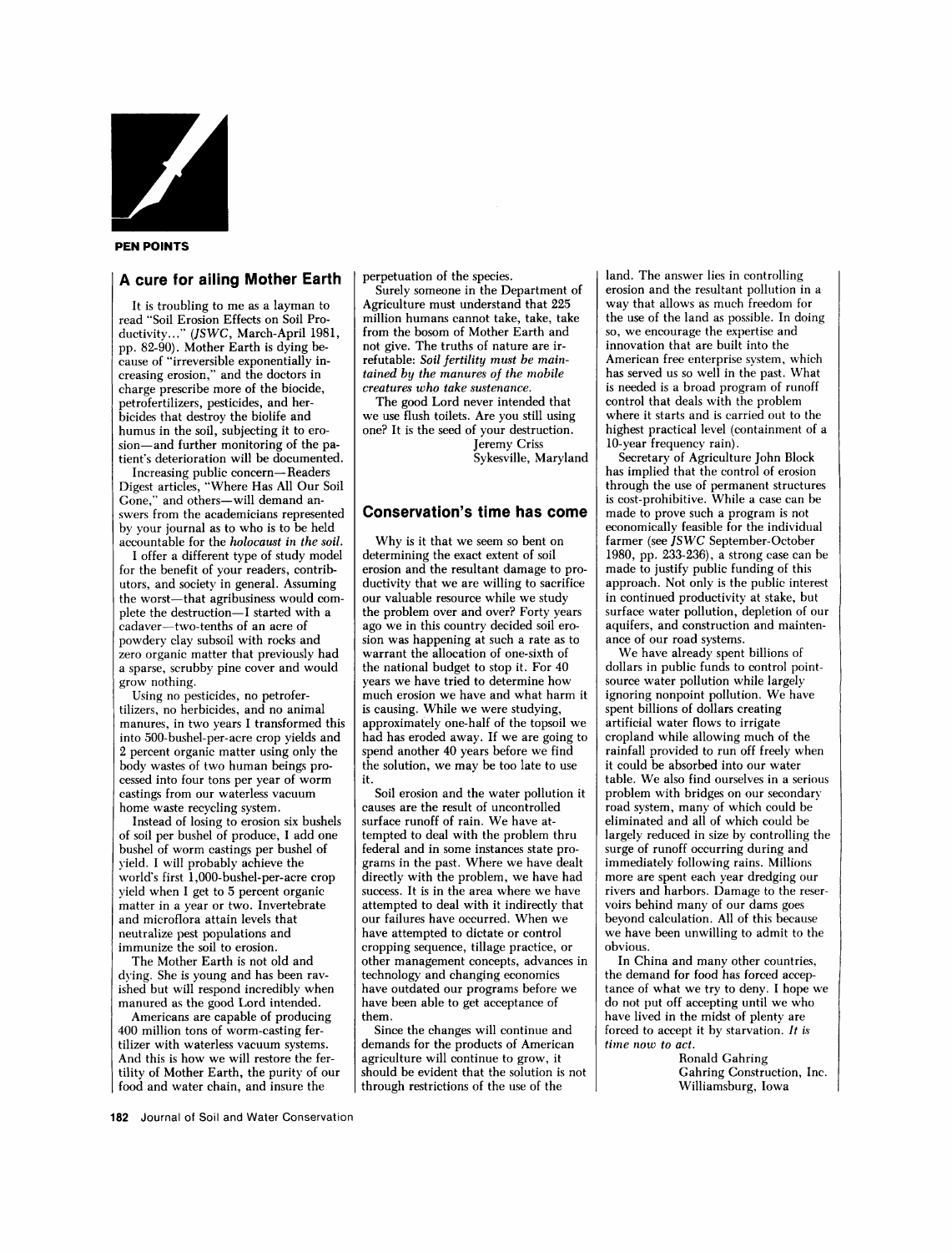

#### **BOOKS, ETC.**

Soil and Water Conservation for Productivity and Environmental Protection. By Frederick R. Troeh, J. Arthur Hobbs, and Roy L. Donahue. **718** pp., illus., refs., tbls., maps., apps., index, **1980.**  Prentice-Hall, Inc., Englewood Cliffs, N.J. **07632. \$24.95.** 

Anyone interested in conserving soil and water resources will find *Soil and Water Conservation for Productivity and Environmental Protection* to be informative, comprehensive, and enjoyable. The book can be used as a text for college courses in conservation, a handy reference for conservation technicians, or a highly readable introduction to soil and water conservation for the layman.

The authors' expertise is evident throughout the book. Drs. Troeh and Hobbs are professors of agronomy at Iowa State University and Kansas State University, respectively; Dr. Donahue is professor emeritus of soil science at Michigan State University. They support the book's content with numerous references to academic and research literature as well **as** current working documents and manuals from governmental agencies. Most of the references were published after **1970.** 

More than **225** photographs, diagrams, and other illustrations help the reader understand the complex subject matter. The book's usefulness as a textbook is aided by the summary and questions at the end of each of the **20** chapters.

The chapters are well organized and arranged in logical sequence. Beginning with definitions of basic terms and a global history of conservation problems, the book goes on to discuss geology, soils, water and wind erosion, and conservation practices.

The authors do an excellent job of depicting global problems of soil erosion. Of special significance are their reviews of how soil erosion and other resource problems contributed to the downfall of many cultures and civilizations. Wisely avoiding the easy route of scare tactics, the authors make the case for conservation by objectively describing the causes and consequences of soil exhaustion in the ancient world. Parallels are drawn with presentday erosion and related resource problems in the developing countries.

Using descriptive examples, the authors explain the effects of wind and water erosion and how they can be minimized. Equations for predicting soil loss from wind and water erosion are described in a

concise, easy-to-read manner.

Chapters on the various types of conservation systems and practices were not written as specifications or standards, but they include critical data contained in accepted standards. The chapters on drainage, irrigation, and reclamation provide considerable information on the uses and benefits of methods for maintaining or restoring soil productivity.

In a chapter on the economics of conservation practices, Troeh, Hobbs, and Donahue discuss on-site economic benefits **as**  well as regional and national perspectives. This information is sorely needed today. More and more people are asking hard questions about the economics of conservation.

The authors also summarize the activities and responsibilities of various federal, state, and local agencies and organizations concerned with soil and water resources. The modern conservation movement is reviewed, from its beginning with the first soil erosion research at the University of Missouri in **1917,** through the formative period of the **1930s,** to the present.

As in any book that attempts to be comprehensive, there are minor slip-ups and omissions. For example, it is difficult to agree with the authors that junk car bodies are suitable for stabilizing channel banks. Aside from the additional erosion they can cause, junk car bodies are unsightly and potential sources of water pollution. The many commercial matting materials suitable for bank protection are not mentioned.

The scope of the book could have been expanded by the inclusion of more information on the design and use of structural conservation measures. Also, more emphasis on water conservation or irrigation efficiency would have enhanced the chapter on irrigation. But these minor shortcomings do not detract from the book's overall usefulness and versatility.

As a textbook, handy reference, or general introduction, *Soil and Water Conservation for Productivity and Environmental Protection* contains current data and reflects the most recent knowledge in the conservation field. It is must reading for those desiring a reliable reference or a comprehensive, up-to-date account of the causes and effects of and solutions to soil and water conservation problems.-AR-*THUR* B. *HOLLAND, Northeast Technical Service Center, Soil Conservation Ser-*

*vice, U.S. Department of Agriculture, Broomall, Pennsylvania 19008.* 

#### **General**

- *Extinction: The Causes and Consequences of the Disappearance of Species.* By Paul and Anne Ehrlich. **305** pp., app., index, **1981.** Random House, New York, N.Y. **10022. \$15.95.**
- *Help for Environmental Programs.* **1980.**  FS Program Aid No. 979. Forest Service, Washington, D.C. **20250.**
- *World Food Problem and U. S. Politics and Policies: 1979-1980.* Edited by Ross Talbot. **172** pp., **1981.** Iowa State University Press, Ames, **50010. \$12.50,** plus **\$1.00** for postage and handling.
- *Weather Almanac: A Reference Guide to Weather, Climate, and Air Quality in the United States and Its Key Cities*  (third edition). Edited by James A. Ruffner and Frank E. Bair. **801** pp., maps, charts, tbls., gloss., index, **1981.**  Gale Research Co., Detroit, Mich. **48226. \$48.00.**
- *Agricultural-Food Policy Review: Perspectives for the* **1980s. 148** pp., illus., tbls., refs., **1981.** Economics and Statistics Service, Washington, D.C. **20250.**

#### **Forests**

- *The Nation's Unused Wood Offers Vast Potential Energy and Product Benefits.*  **115** pp., apps., gloss., **1981.** EMD-81-6. U.S. General Accounting Office, Gaithersburg, Md. **20760.**
- *Trees of Our National Forests.* **32** pp., illus., **1980.** FS Program Aid **1124.** Forest Service, Washington, D.C. **20250.**
- *State Trees and Arbor Days.* **18** pp., illus., **1981. FS-352.** Forest Service, Washington, D.C. **20250.**
- *How to Compare Fuel Values.* By Rodger A. Arola and John A. Sturos. **1980.**  North Central Forest Experiment Station, St. Paul, Minn. **55108.**

#### **Human Populations**

*Are Agencies Doing Enough or Too Much for Archeological Preservation? Guidance Needed.* **102** pp., app., **1981. CED-81-61.** U.S. General Accounting Office, Gaithersburg, Md. **20760.** 

#### **Soils**

*Surjicial Geology: Building with the Earth.* By John E. Costa and Victor **R.**  Baker. **498** pp., illus., tbls., app., index, **1981.** John Wiley & Sons, Inc., Somer-